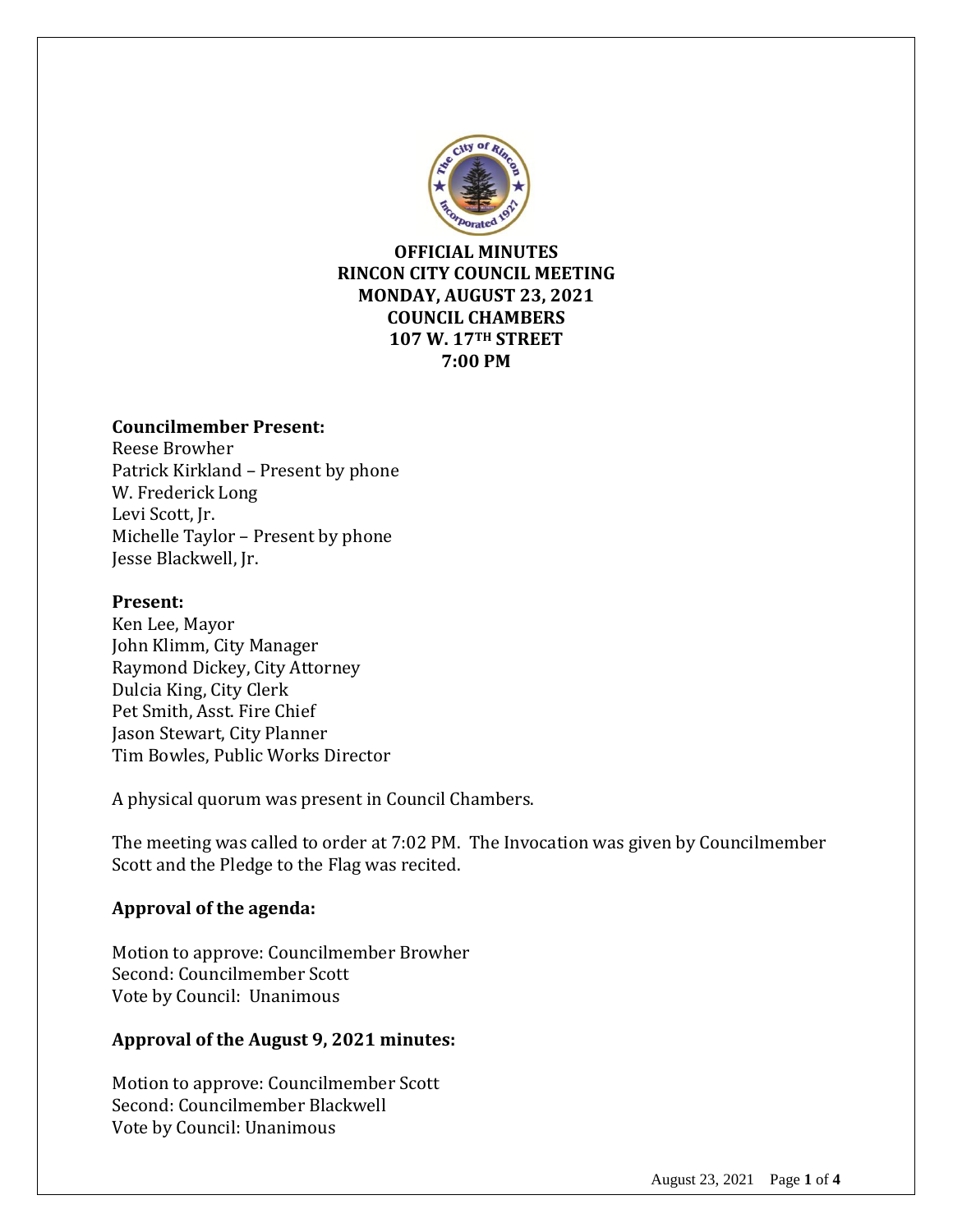#### **New Business:**

### **1. Request approval to purchase 300 meter registers from Delta Municipal Supply in the amount of \$56,700.00. LI #505.4440.522255**

Mr. Bowles present by phone. He said the agenda states 30 meter registers and it is actually 300. They are replacement registers and to replace the registers on the meters that we have already changed out.

Motion to approve: Councilmember Long Second: Councilmember Scott Vote by Council: Unanimous

## **2. Request to renew a 12 month subscription with Spatial Engineering for RightSpot digital database in the amount of \$5,800.00. LI #505.4440.542519**

Jason Stewart said this is the annual request to renew the contract with Spatial Engineering. It is the same terms that we have had in the past. Mr. Stewart said we are getting a good service for the price and they are really responsive.

Motion to approve: Councilmember Blackwell Second: Councilmember Scott Vote by Council: Unanimous

### **3. Request approval to accept a letter of credit in the amount of \$73,446.00 for the Cowan Family Tract Development.**

Mr. Stewart said this has been reviewed by City engineers and attorney Dickey. Councilmember Scott said from previous experience a letter if credit is not worth the piece of paper it is printed on. He is not familiar with this bank, and has a problem with a letter of credit for a project like this. Attorney Dickey said he spoke with Councilmember Scott about this. He did look up Synovus, it is very large and he doesn't think they will be turned down. But it is not a local bank. Councilmember Scott said sometimes covering these letters of credit cost more than the bond itself. Councilmember Browher asked Mr. Stewart to run through the process, Mr. Stewart said that this is typical with subdivision. He has tried to collect when a developer has gone out of business and usually a sternly written letter to the bank from an attorney will get you the money. Councilmember Scott said he is strongly concerned about a letter of credit. Attorney Dickey asked Councilmember Scott would it be satisfactory if the bank provides a letter saying they have assets of the company available for it to be paid. Councilmember Scott said we need to have something on that deed that we can acquire the property or some of the property. Attorney Dickey he was talking about liquid assets, like an escrow account or something like that. He said if it makes him feel better the letter says it is irrevocable letter.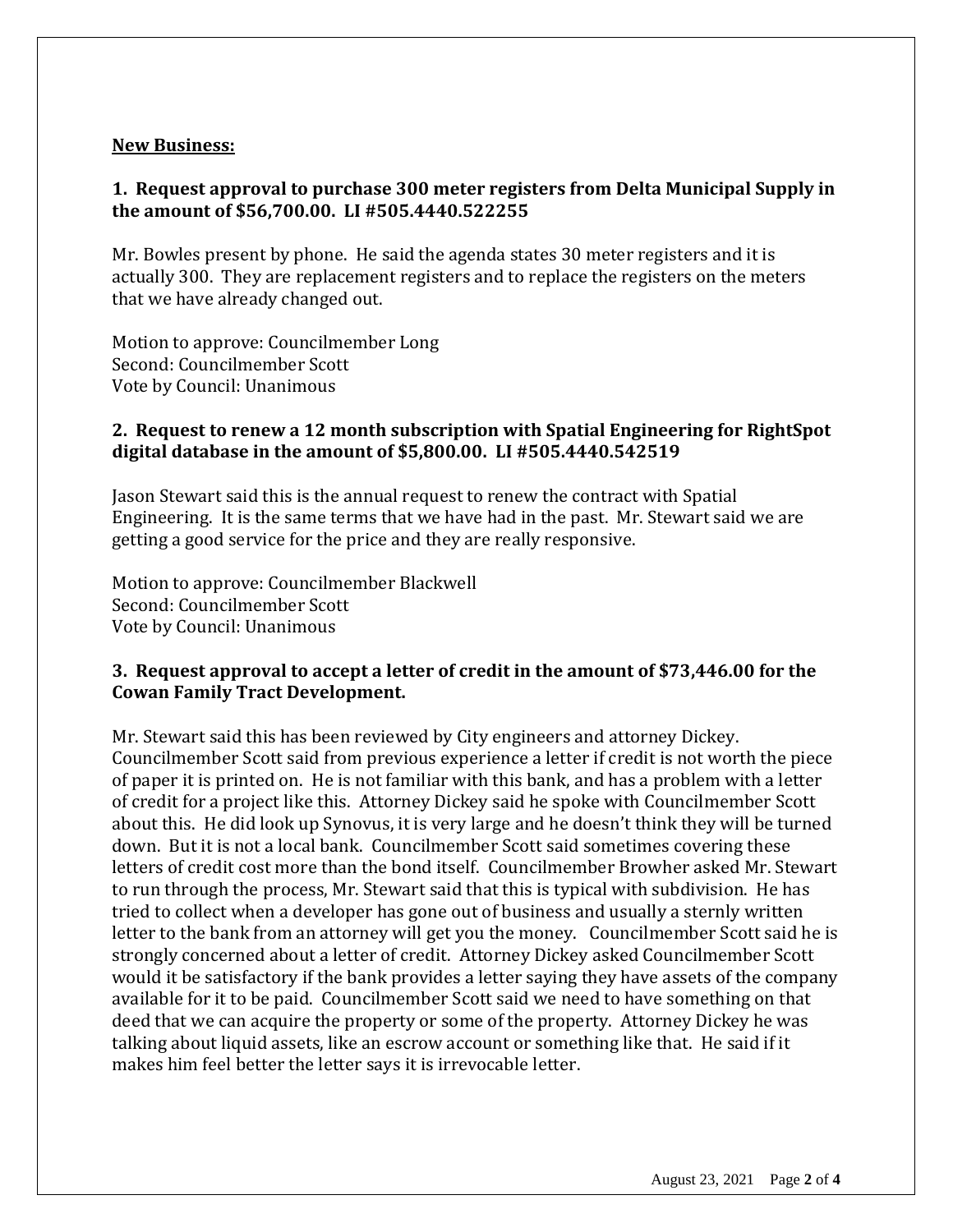Motion to approve: Councilmember Long Second: Councilmember Browher Vote by Council: 5 yes votes Councilmember Scott voted no

# **4. Request approval of the Energov Permitting software contract renewal and software upgrade in the amount of \$15,159.00.**

Mr. Stewart said Energov is the software that they use in the Planning Department. What they have found is the software that they have is out of date. It is based on Internet Explorer which will no longer be supported. They are being forced into an upgrade to keep what they are paying for, the first year it will be \$15,159.00, and then it settles down to \$9,384.00 for the next few years. The benefit is it will be moving to a cloud base. Unfortunately it is a slight price increase from what they are dealing with now. Councilmember Blackwell asked would this be able to be backed it up locally, Mr. Stewart said he believes we will have that opportunity it is more of an IT question.

Motion to approve: Councilmember Scott Second: Councilmember Blackwell Vote by Council: Unanimous

## **5. Administrative Reports:**

**City Manager** – Mr. Klimm said first wanted to mention challenges that we are facing are dealing with COVID. He applauded the department heads and most recently our Fire Department has provided fogging machines. He will continue try to implement protocols to keep employees safe; Dulcia King is making sure our election is going to run without an issue, she has talked to the technician to make sure on election day our machines will run properly. As we talk about election it is never too soon to mention to citizens that there will be two elections taking place that day; we have done the midyear review and in September we usually begin the budgetary process. Some department heads have wanted to have workshops with Council but they were on issues of financial significance. Council approved policy changes that they will review financial issues once a year during budgetary process. Mr. Klimm said it is never too soon to think about priorities, we will be getting into those types of conversations very soon.

**Chief of Police** – Chief Murrell was on the phone. He said they have been hit hard with COVID this past week. We had three out with positive results and five total. They are trying to keep separated from each other and will possibly bring back COVID restrictions.

**Building/Zoning Dept.** – Mr. Stewart went over the Zoning Ordinance proposed changes. They include site design and architectural changes.

**Water/Sewer/Public Works** – Mr. Bowles gave an update on the Lockner Drive LMIG Project. The contractors had to do some mucking out of some bad sub base, refill and pack it to make sure the under drain works. They had to start putting back the base and should be wrapping up in the next week or so if the weather holds out.